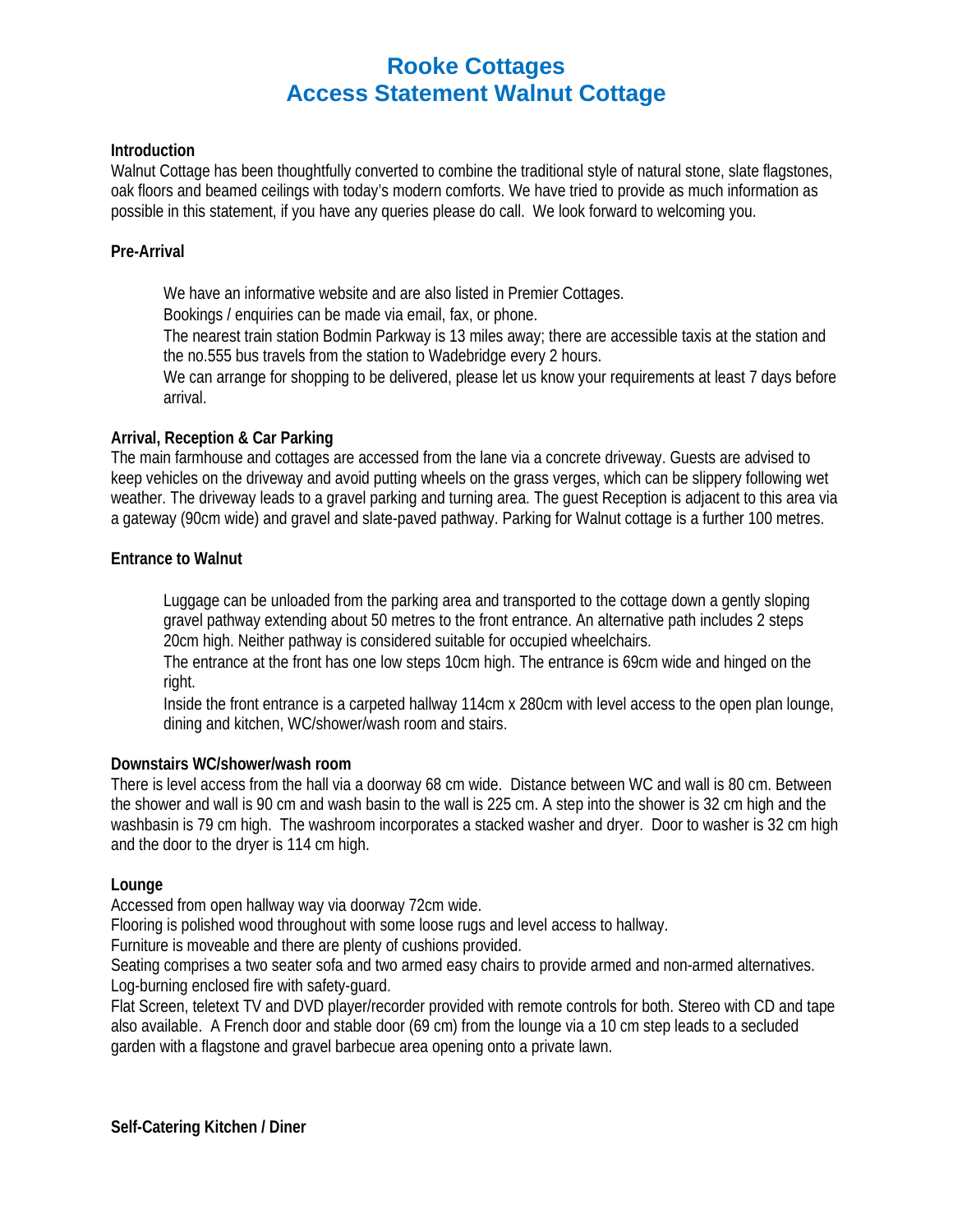# **Rooke Cottages Access Statement Walnut Cottage**

The kitchen is open plan and has level access from the lounge. Flooring is original flagstones throughout (slightly uneven). Oven door is drop down, height of lowest shelf 40cm. Grill height is 63cm. Slated worktops are 94 cm high with cupboards under. Hob is built in to worktop and is 94 cm high Sink is 94 cm high with built in cupboards under. A plate rack is 175 cm high. A mug rack is 135 cm high. Microwave with side opening front door on fridge freezer 140 cm high. Electric kettle and toaster on worktop 94 cm high. Free standing fridge freezer. Lowest shelf in fridge 30 cm and highest drawer in freezer 113 cm. Oak Table provided 106 cm long by 75 cm wide. Height 78 cm and under-space of 60 cm. At least 100cm free space on two sides of table Evenly lit kitchen with spotlights above work surfaces where required. Front loading washer-dryer beneath worktop. Door height 40cm. Front loading dishwasher beneath worktop. Drop door and pull-out shelves. Lowest shelf 25 cm, highest shelf 60 cm. Good contrast between floor, cupboards and other surfaces Minimum free space between worktops and wall is 125 cm.

# **First Floor:**

Accessed via stairs comprising 12 steps (20 cm risers) with landing averaging 95cm wide. Woven pile carpet on stairs and throughout first floor (not bathroom) Level access to all bedrooms and bathroom. All doors to the bedroom and bathroom on this floor are 70 cm wide (minimum)

All rooms have use of shared bathroom, shower room and toilet.

# **Bedrooms**

**Room combinations:** All sleeping accommodation is on the first floor comprising 1 kingsize and 1 twin bedroom.

# **General:**

Non Feather duvets and pillows provided in each room. Sheets, duvet covers and pillow cases are pure cotton Flat screen teletext TVs provided in main bedroom with remote control

**Twin room:** Bed height 56cm, 90cm wide by 200cm long, Space each side of beds 240cm and 150cm, foot of 2nd bed 140cm. Chest of drawers height 80cm. Top drawer 57cm, bottom drawer 12cm. Wardrobe rail height 165cm.

**Kingsize Room:** Bed length 200cm, width 180cm, height 56cm, Free space to left of bed 110 cm. Free space to right of bed 56 cm. Free space to front of bed 126 cm. Chest of drawers height 80 cm, highest drawer 58 cm, lowest drawer 12 cm. Wardrobe rail height 156cm.

# **Bathroom & WC [Shared]**

Door width 65cm Bath with flexible shower over. Bath height is 86 cm. Bath length is 150 cm. Minimum width between toilet and wash basin 80cm. Basin height 86cm.